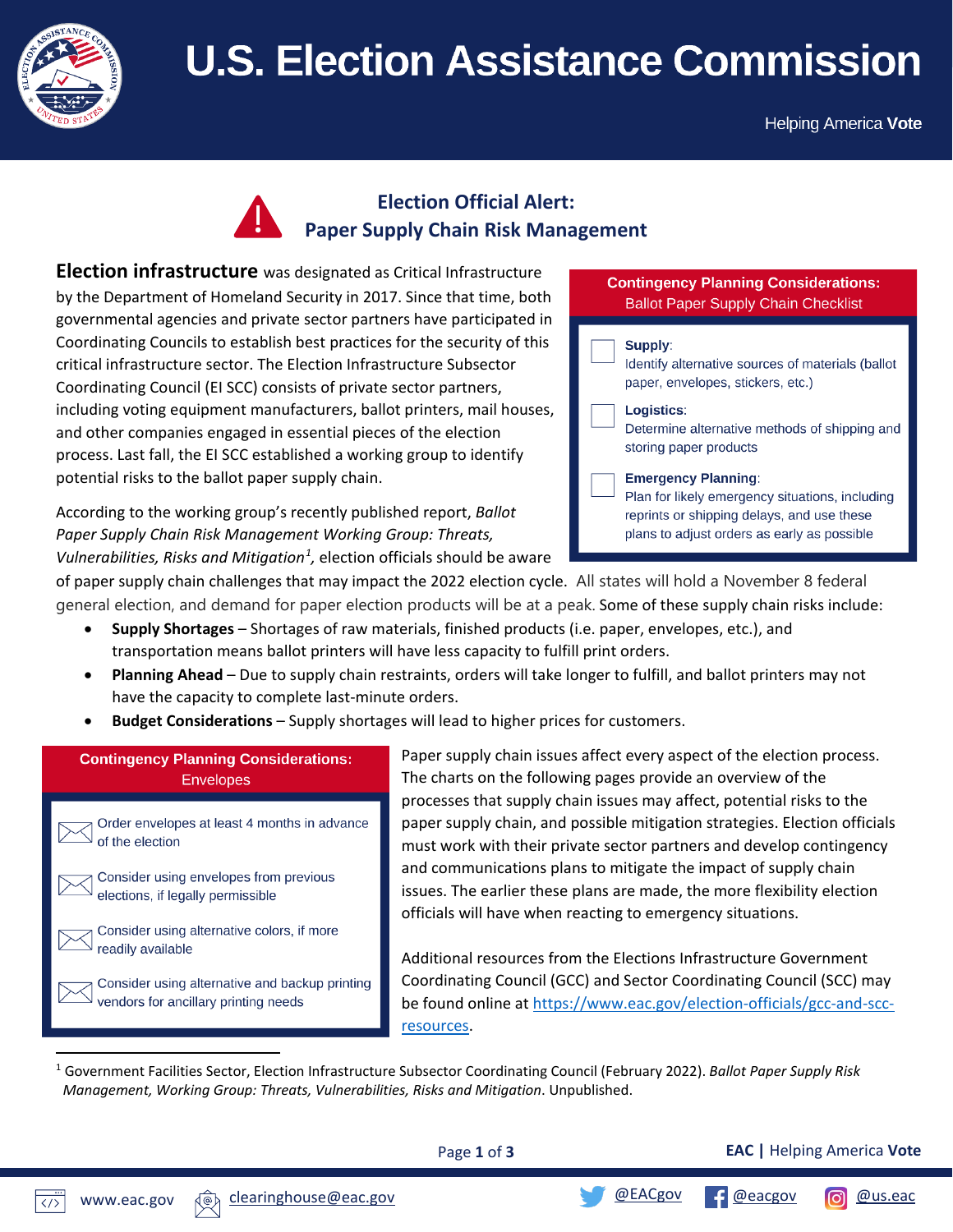| <b>Processes</b>    | <b>Risks</b>                                                                                                                                              | <b>Mitigation Strategies</b>                                                                                                                                                                                                                                                                                                                                                         |
|---------------------|-----------------------------------------------------------------------------------------------------------------------------------------------------------|--------------------------------------------------------------------------------------------------------------------------------------------------------------------------------------------------------------------------------------------------------------------------------------------------------------------------------------------------------------------------------------|
| <b>Budget</b>       | Labor and material cost<br>increases impact<br>jurisdictions' budgets                                                                                     | Factor in higher print costs when preparing annual budget<br>$\bullet$<br>justifications<br>If legal challenges to ballots occur, advise the court of the<br>$\bullet$<br>impacts on costs and deadlines<br>If contingency funds are not available, notify the budget<br>$\bullet$<br>authority that additional funds may be needed to cover<br>increased costs                      |
| <b>Contracts</b>    | Less paper production<br>and less supply could<br>mean fewer options for<br>printers to fulfill orders                                                    | Secure contracts and service agreements as early as possible<br>$\bullet$<br>Carefully vet vendors and ensure they have the capacity to<br>$\bullet$<br>meet the jurisdiction's needs<br>Identify additional printing capacity and backup sources of<br>$\bullet$<br>materials                                                                                                       |
| <b>Design</b>       | Lead time to order<br>custom paper stock has<br>increased, and raw<br>material shortages mean<br>fewer custom paper<br>options are available              | Design materials and inserts with generic sizes, colors, and<br>$\bullet$<br>paper stock<br>Work with vendors to design materials using sizes and colors of<br>$\bullet$<br>paper stock already on-hand<br>Avoid last-minute changes to ballot and envelope orders when<br>$\bullet$<br>possible                                                                                     |
| <b>Print Orders</b> | Lead time to order raw<br>materials has increased<br>from days or weeks to<br>months                                                                      | Identify anticipated paper needs, and communicate your needs<br>$\bullet$<br>with print and mail vendors as soon as possible<br>Order enough ballot and envelope stock to avoid last-minute<br>$\bullet$<br>orders<br>Order "I Voted" stickers at least 4 months in advance of the<br>election<br>Order envelopes at least 4 months in advance of the election<br>$\bullet$          |
| Proofing            | Longer lead times for<br>printing means reprinting<br>due to errors in proofing<br>will reduce overall<br>supply, and could result<br>in missed deadlines | $\bullet$<br>Consider adding additional people to your ballot proofing<br>process or adjusting your proofing procedures (for example,<br>reading each ballot style backward and forward)<br>In addition to ballots, be sure to proof all printed materials<br>thoroughly, including envelopes, instructions, voter education<br>materials, and any other election-specific documents |
| Transportation      | Shortage in labor and<br>tractor/trailer<br>combinations have<br>resulted in longer<br>delivery times                                                     | Anticipate transportation delays, and develop contingency<br>$\bullet$<br>plans for delayed shipments<br>Consider taking early deliveries to hold and store ahead of the<br>٠<br>election<br>Be flexible with shipping requirements, as the availability of<br>٠<br>packaging and packaging supplies is reduced (e.g., cardboard)                                                    |
| <b>USPS</b>         | Labor shortages and<br>facility closures can delay<br>the delivery of ballots<br>and balloting materials                                                  | Build a working relationship with your USPS representatives to<br>$\bullet$<br>develop a plan for delivering and receiving election mail<br>Create a contingency plan to address delivery challenges,<br>٠<br>including alternative delivery methods                                                                                                                                 |

#### **Table 1 –** Paper Supply Chain Processes, Risks, and Mitigation Strategies

Page **2** of **3**

**EAC |** Helping America **Vote**